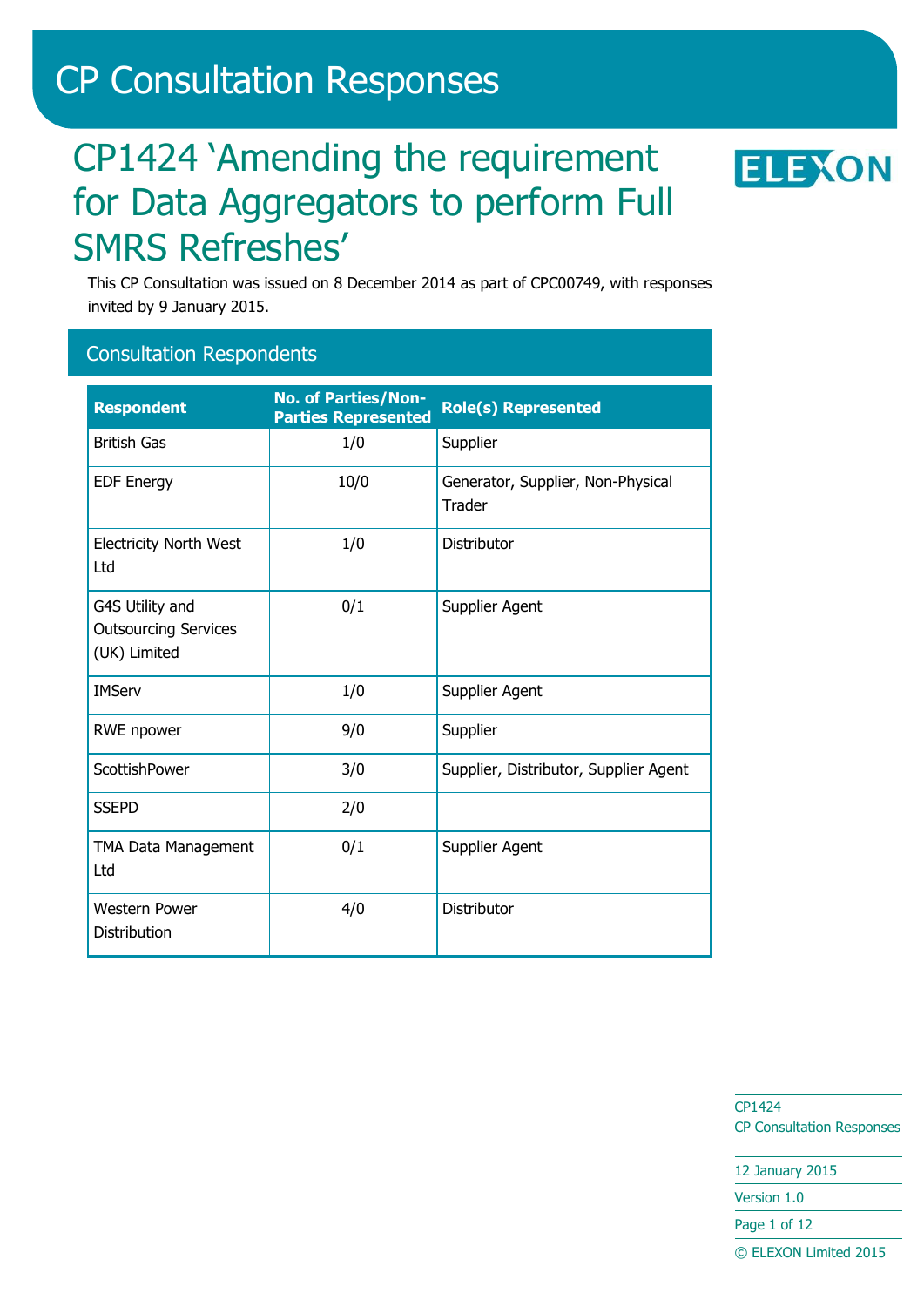## Summary of Consultation Responses

| <b>Respondent</b>                                          | <b>Agree?</b> | <b>Impacted?</b> | Costs?         | <b>Impl. Date?</b> |
|------------------------------------------------------------|---------------|------------------|----------------|--------------------|
| <b>British Gas</b>                                         | ✔             | $\pmb{\times}$   | $\pmb{\times}$ |                    |
| <b>EDF Energy</b>                                          | $\checkmark$  | $\checkmark$     | $\checkmark$   | ✓                  |
| <b>Electricity North</b><br>West Ltd                       |               |                  | $\pmb{\times}$ |                    |
| G4S Utility and<br>Outsourcing<br>Services (UK)<br>Limited |               |                  | $\mathbf x$    |                    |
| <b>IMServ</b>                                              | $\checkmark$  | ✔                | $\pmb{\times}$ | $\checkmark$       |
| RWE npower                                                 | ✔             | $\pmb{\times}$   | $\pmb{\times}$ |                    |
| ScottishPower                                              |               |                  |                |                    |
| <b>SSEPD</b>                                               |               | $\checkmark$     | $\pmb{\times}$ |                    |
| TMA Data<br>Management Ltd                                 |               |                  |                |                    |
| Western Power<br>Distribution                              |               |                  |                |                    |

CP1424 CP Consultation Responses

12 January 2015

Version 1.0

Page 2 of 12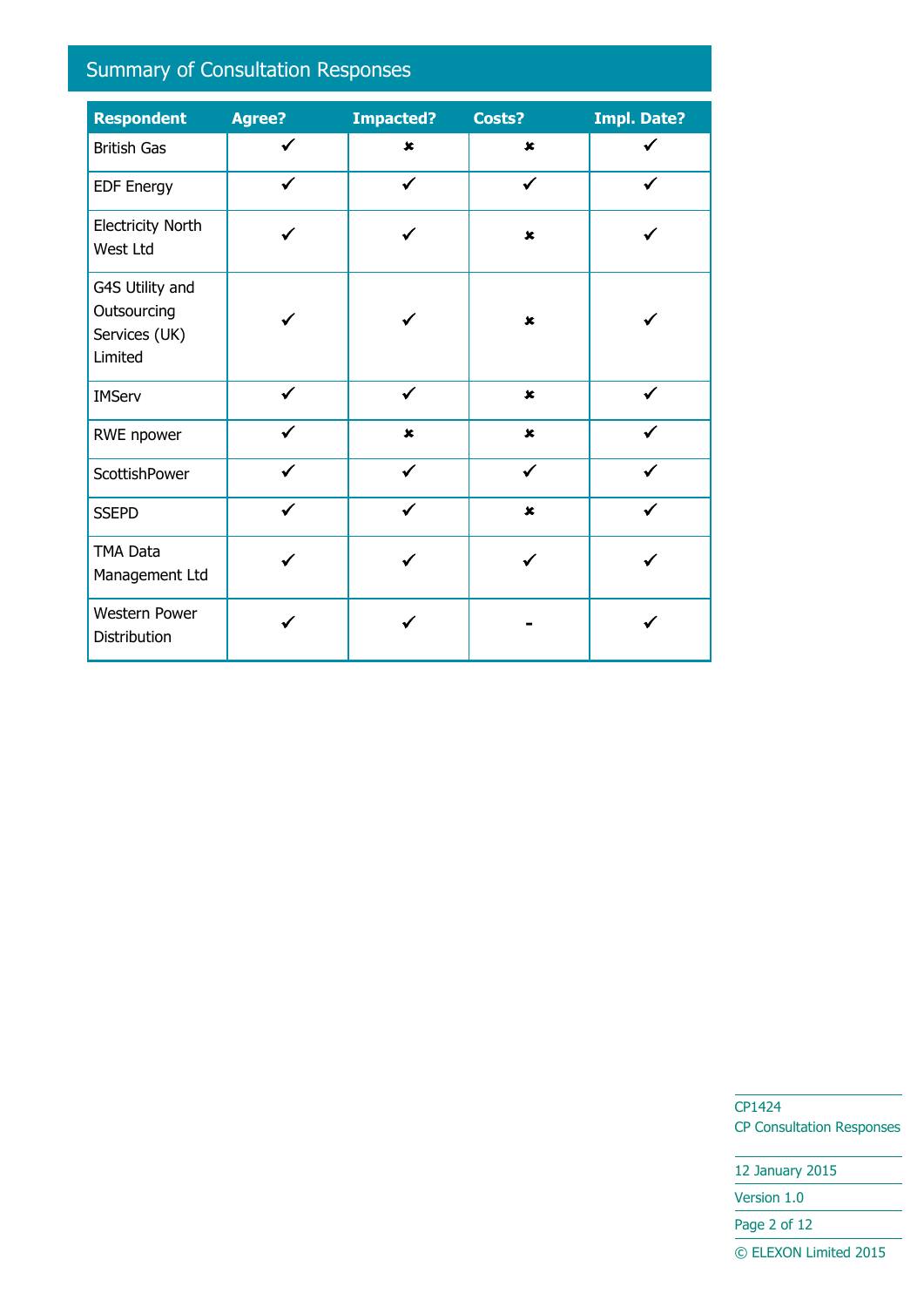## **Summary**

| Yes | No | <b>Neutral/No</b><br><b>Comment</b> | <b>Other</b> |
|-----|----|-------------------------------------|--------------|
|     |    |                                     |              |

#### **Responses**

| <b>Respondent</b>                                          | <b>Response</b> | <b>Rationale</b>                                                                                                                                                                                                                                                                                                                                                                                                                                                                                                                                                                                                       |
|------------------------------------------------------------|-----------------|------------------------------------------------------------------------------------------------------------------------------------------------------------------------------------------------------------------------------------------------------------------------------------------------------------------------------------------------------------------------------------------------------------------------------------------------------------------------------------------------------------------------------------------------------------------------------------------------------------------------|
| <b>British Gas</b>                                         | Yes             |                                                                                                                                                                                                                                                                                                                                                                                                                                                                                                                                                                                                                        |
| <b>EDF Energy</b>                                          | Yes             | In principle we are supportive of the proposed<br>changes. However we believe a continuous<br>improvement feedback mechanism is required to<br>prevent issues at source. This would lessen the<br>need for SMRS refreshes.                                                                                                                                                                                                                                                                                                                                                                                             |
| <b>Electricity North</b><br>West Ltd                       | Yes             | It seems appropriate and beneficial to carry out<br>more targeted refreshes rather than perform them<br>for all agents and SMRA's.                                                                                                                                                                                                                                                                                                                                                                                                                                                                                     |
| G4S Utility and<br>Outsourcing<br>Services (UK)<br>Limited | Yes             | The proposed solution removes the requirement for<br>unnecessary full refreshes but still retains a<br>mechanism for require them to ensure settlement<br>accuracy.                                                                                                                                                                                                                                                                                                                                                                                                                                                    |
| <b>IMServ</b>                                              | Yes             | We believe the SMRS refresh process is a time<br>consuming process that offers limited benefits to all<br>parties involved. It has been noted that the log files<br>for the refresh process do not provide sufficient<br>information to accurately assess how much, or how<br>little, data is changed via this process although the<br>DA's are given an indication once the refresh files<br>have been processed.                                                                                                                                                                                                     |
|                                                            |                 | Once the refresh files have been applied the DA<br>software shows, as a percentage, how much of the<br>refresh file successfully matches the data on the DA<br>database. In our experience this is normally a<br>100% match although one or twice, over the past<br>ten years or so, we have seen the odd occasion<br>where the percentage has fallen to 98-99% due to<br>the odd MPAN mismatch. These percentages mirror<br>the general feeling of other NHHDA's who attend<br>the STAG meetings where they have all reported<br>that they believe very little data is changed as a<br>result of the refresh process. |
|                                                            |                 | Historically this appears to have been necessary<br>where some SMRA agents were not consistently<br>sending D209s to the DA's. We believe this is no                                                                                                                                                                                                                                                                                                                                                                                                                                                                   |

CP1424 CP Consultation Responses

| 12 January 2015       |
|-----------------------|
| Version 1.0           |
| Page 3 of 12          |
| © ELEXON Limited 2015 |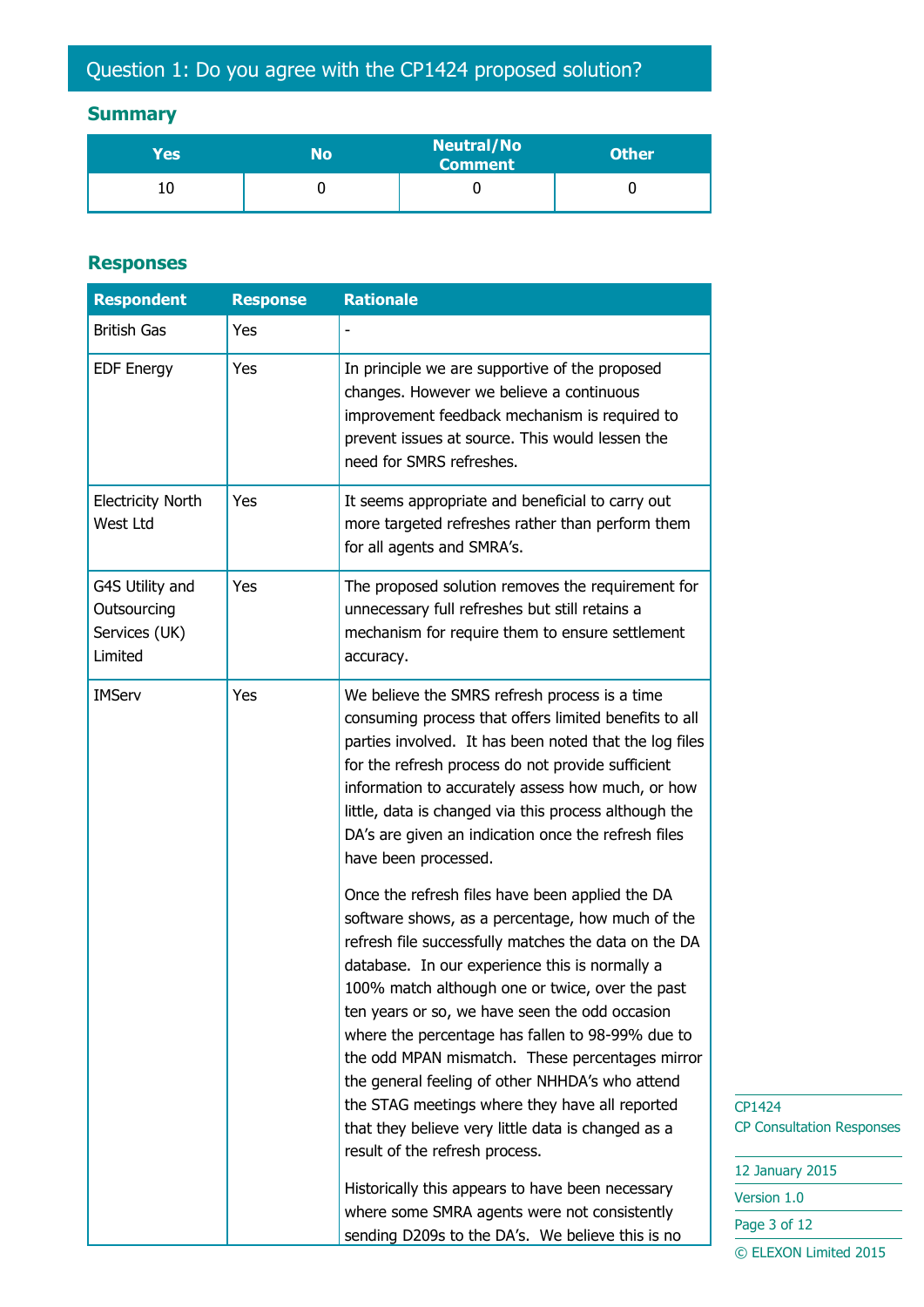| <b>Respondent</b>             | <b>Response</b> | <b>Rationale</b>                                                                                                                                                                                                                                                                                                                                                                                                                                                                               |
|-------------------------------|-----------------|------------------------------------------------------------------------------------------------------------------------------------------------------------------------------------------------------------------------------------------------------------------------------------------------------------------------------------------------------------------------------------------------------------------------------------------------------------------------------------------------|
|                               |                 | longer the case and if it was then this would be<br>picked up when the agent is audited. As the D209<br>files contain a sequence number the DA can monitor<br>these and inform the SMRA agent when they find<br>that they are missing a file in the sequence.                                                                                                                                                                                                                                  |
|                               |                 | As mentioned in the CP the time and cost involved<br>in annually obtaining, testing, and processing the<br>SMRA refresh files (along with the suspended<br>processing of the subsequent D209 files from the<br>SMRA agent once the refresh file has been<br>produced until the point when the refresh file have<br>been applied) has, from a DAs point of view, been<br>long thought of as being disproportionate to the<br>limited benefit that is thought to be provided by this<br>process. |
| <b>RWE npower</b>             | Yes             |                                                                                                                                                                                                                                                                                                                                                                                                                                                                                                |
| ScottishPower                 | Yes             | The original purpose of DA refreshes was to correct<br>erroneous data held within individual DA systems.<br>For several years the extent of the correction has<br>had an extremely limited impact compared to the<br>level of time and effort required to coordinate these<br>refreshes and for this reason ScottishPower agree<br>with the Change Proposal.                                                                                                                                   |
| <b>SSEPD</b>                  | Yes             |                                                                                                                                                                                                                                                                                                                                                                                                                                                                                                |
| TMA Data<br>Management Ltd    | Yes             | As an NHHDA and HHDA we have not experienced<br>any benefit from regular full refreshes, we<br>wholeheartedly support CP1424 changing the full<br>refresh from a regular requirement to a tool to be<br>used only when necessary.                                                                                                                                                                                                                                                              |
| Western Power<br>Distribution | Yes             | We have no strong feelings either way on this<br>proposal. If it is felt that the benefits of continuing<br>the automatic full refresh are limited then it makes<br>sense to stop doing it. However, we suggest that<br>the impact of stopping it is reviewed after a couple<br>of years to ensure the quality of settlement data has<br>not reduced as a result.                                                                                                                              |

CP1424 CP Consultation Responses

12 January 2015 Version 1.0

Page 4 of 12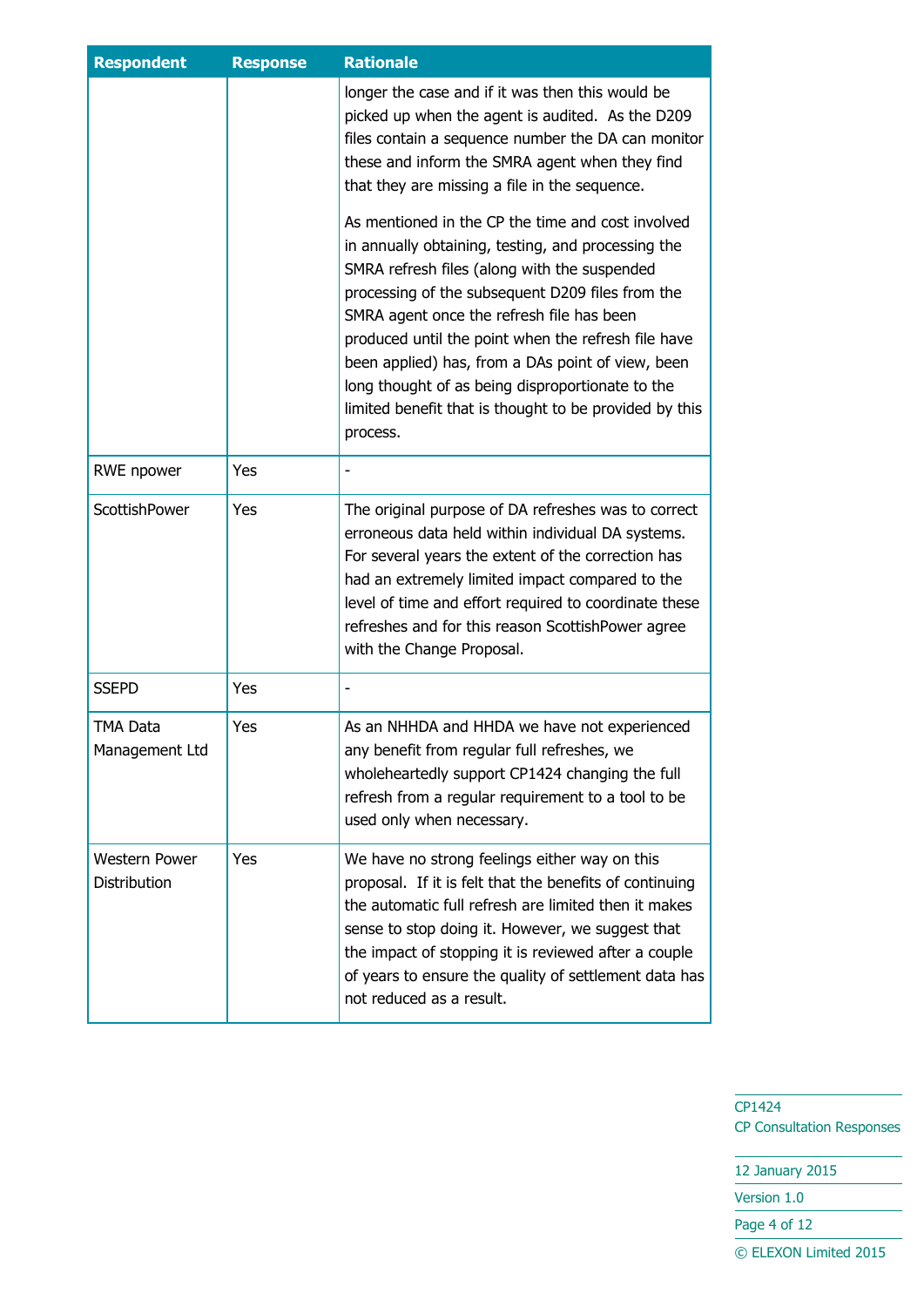Question 2: Do you agree that the draft redlining delivers the CP1424 proposed solution?

#### **Summary**

| Yes' | No | <b>Neutral/No</b><br><b>Comment</b> | <b>Other</b> |
|------|----|-------------------------------------|--------------|
|      |    |                                     |              |

#### **Responses**

A summary of the specific responses on the draft redlining can be found at the end of this document.

| <b>Respondent</b>                                          | <b>Response</b> | <b>Rationale</b>                                                                                                                                                                                                                                                                                                                      |
|------------------------------------------------------------|-----------------|---------------------------------------------------------------------------------------------------------------------------------------------------------------------------------------------------------------------------------------------------------------------------------------------------------------------------------------|
| <b>British Gas</b>                                         | Yes             |                                                                                                                                                                                                                                                                                                                                       |
| <b>EDF Energy</b>                                          | Yes             | Yes, however the proposed solution discusses<br>materiality of errors in D0095 and D0023 data flows<br>but the BSCPs are silent on this.                                                                                                                                                                                              |
| <b>Electricity North</b><br>West Ltd                       | Yes             | We believe the redlining will deliver the proposed<br>solution.                                                                                                                                                                                                                                                                       |
| G4S Utility and<br>Outsourcing<br>Services (UK)<br>Limited | Yes             | $Yes - but there seems to be an inconsistency$<br>between the redlining of BSCP501 and<br>BSCP503/505. BSCP501 allows for a full refresh of a<br>short settlement period than RF when mutually<br>agreed between the DA and SMRS, whereas<br>BSCP503/505 do not include the mutually agreed<br>full refresh of any settlement period? |
| <b>IMServ</b>                                              | Yes             | $\overline{\phantom{0}}$                                                                                                                                                                                                                                                                                                              |
| RWE npower                                                 | Yes             |                                                                                                                                                                                                                                                                                                                                       |
| ScottishPower                                              | Yes             |                                                                                                                                                                                                                                                                                                                                       |
| <b>SSEPD</b>                                               | Yes             | $\overline{\phantom{a}}$                                                                                                                                                                                                                                                                                                              |
| <b>TMA Data</b><br>Management Ltd                          | Yes             |                                                                                                                                                                                                                                                                                                                                       |
| <b>Western Power</b><br><b>Distribution</b>                | Yes             |                                                                                                                                                                                                                                                                                                                                       |

CP1424 CP Consultation Responses

12 January 2015

Version 1.0

Page 5 of 12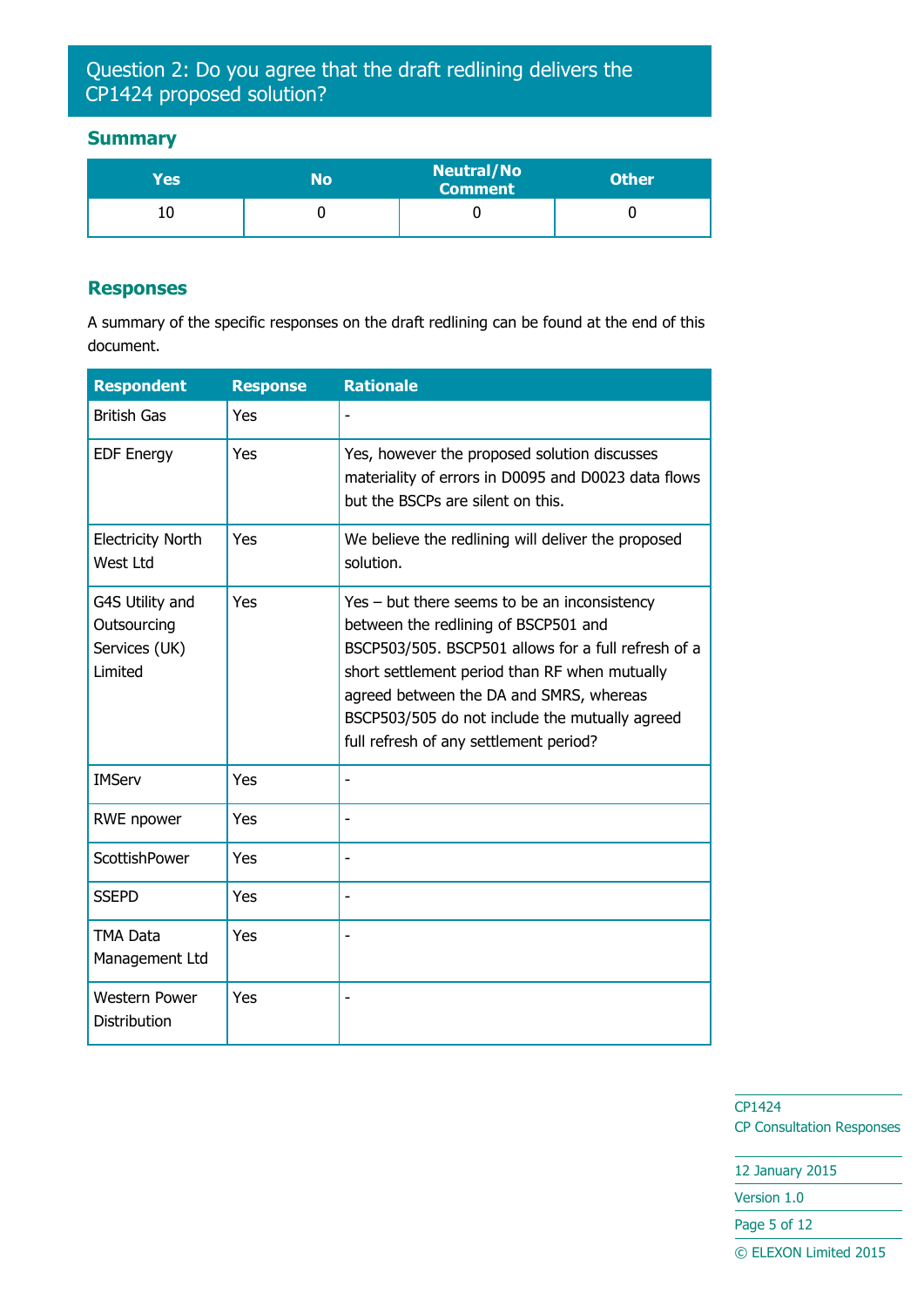## Question 3: Will CP1424 impact your organisation?

## **Summary**

| Yes | No | <b>Neutral/No</b><br>Comment | <b>Other</b> |
|-----|----|------------------------------|--------------|
|     |    |                              |              |

#### **Responses**

| <b>Respondent</b>                                          | <b>Response</b> | <b>Rationale</b>                                                                                                                                                                                                                                                                                                                                                     |
|------------------------------------------------------------|-----------------|----------------------------------------------------------------------------------------------------------------------------------------------------------------------------------------------------------------------------------------------------------------------------------------------------------------------------------------------------------------------|
| <b>British Gas</b>                                         | <b>No</b>       |                                                                                                                                                                                                                                                                                                                                                                      |
| <b>EDF Energy</b>                                          | Yes             | It is difficult to assess the impact on our NHHDA<br>systems and processes as there no details to what<br>would be considered a material error by PAB. Whilst<br>we appreciate it is not the intention of the change<br>but a DA may have to perform more than one<br>refresh per year which would increase the effort<br>required on DAs as opposed to reducing it. |
| <b>Electricity North</b><br>West Ltd                       | Yes             | There would be minimal impact and that would only<br>occur if high volumes were received. However, the<br>MPRS6.5 upgrade due early next year does have the<br>facility for multiple MPAN refreshes which would<br>reduce the time taken.                                                                                                                            |
| G4S Utility and<br>Outsourcing<br>Services (UK)<br>Limited | Yes             | G4S will have a slight reduction in the operational<br>support time needed to run the NHHDA service. No<br>lead time is required to make these changes.                                                                                                                                                                                                              |
| <b>IMServ</b>                                              | Yes             | This will remove the need to annually apply the<br>SMRS refreshes. As we split our refreshes through<br>the year, and the implementation date for the CP is<br>June 2015, we will need to request/apply a number<br>of HH refreshes in March and a number of NHH<br>refreshes in May.                                                                                |
| RWE npower                                                 | No              |                                                                                                                                                                                                                                                                                                                                                                      |
| ScottishPower                                              | Yes             | New processes will be required to manage the ad-<br>hoc requirement for Full Refreshes. There may be<br>additional set-up costs, processes and lead times<br>related to ad-hoc refreshes if these become<br>irregular occurrences.                                                                                                                                   |
|                                                            |                 | From an HHDA viewpoint the removal of mandatory<br>refreshes will significantly reduce the level of<br>manual intervention required to "re-correct"<br>erroneous changes effected by the refreshes.<br>ScottishPower HHDA operates processes which<br>identify data inconsistencies and trigger corrective                                                           |

CP1424 CP Consultation Responses

| 12 January 2015       |
|-----------------------|
| Version 1.0           |
| Page 6 of 12          |
| © ELEXON Limited 2015 |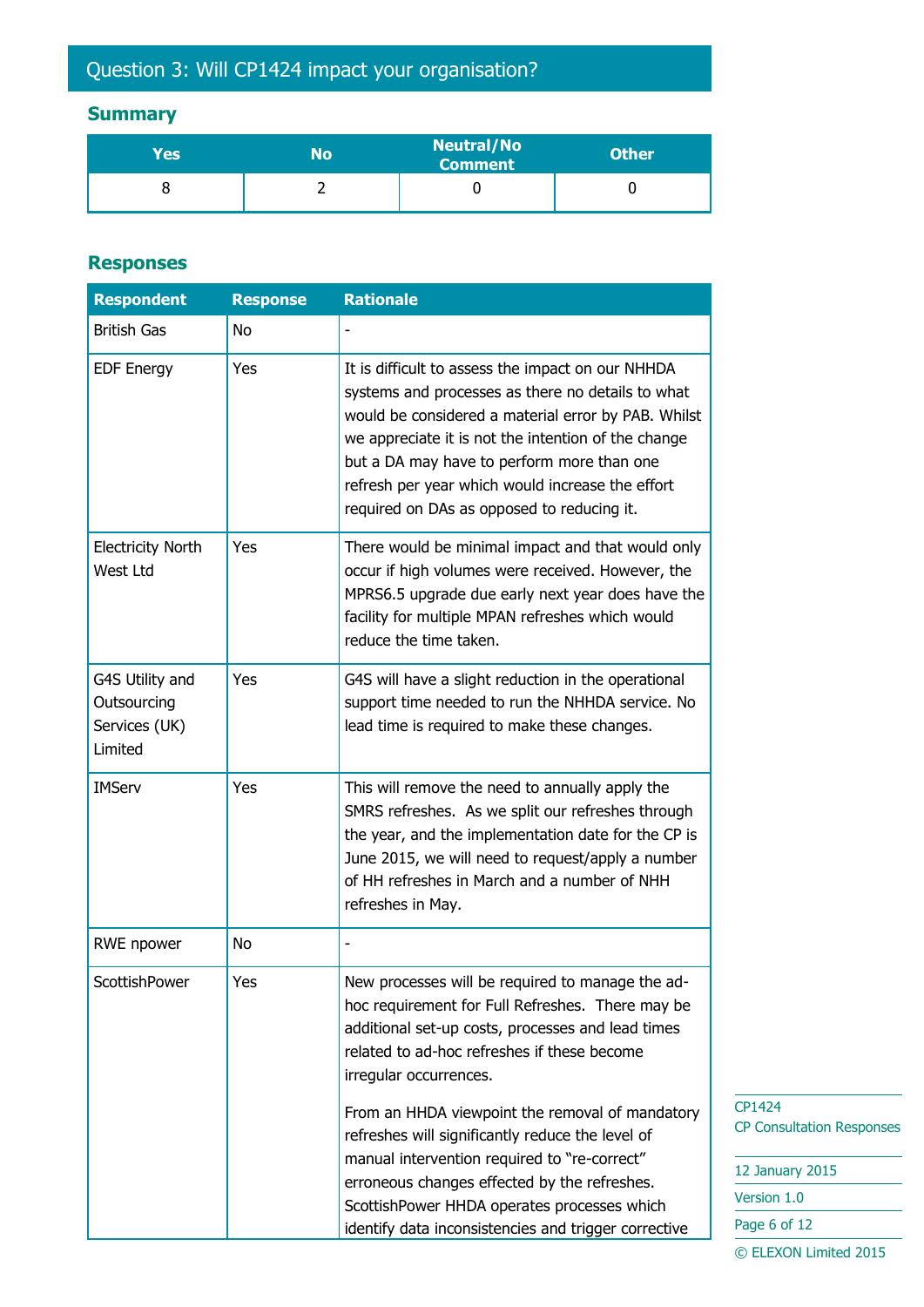| <b>Respondent</b>             | <b>Response</b> | <b>Rationale</b>                                                                                                                                                    |
|-------------------------------|-----------------|---------------------------------------------------------------------------------------------------------------------------------------------------------------------|
|                               |                 | actions which mirror the effect of a refresh. SP<br>HHDA is supportive of this change as we do not<br>believe the annual refresh requirement brings any<br>benefit. |
| <b>SSEPD</b>                  | Yes             | Very low impact no system changes.                                                                                                                                  |
| TMA Data<br>Management Ltd    | Yes.            | The impact of CP1424 is procedural with some<br>minor system impact.                                                                                                |
| Western Power<br>Distribution | Yes             | Potentially removes the need for us to generate and<br>send certain refreshes. However, it may increase<br>the volume of selective refreshes.                       |

CP1424 CP Consultation Responses

12 January 2015 Version 1.0 Page 7 of 12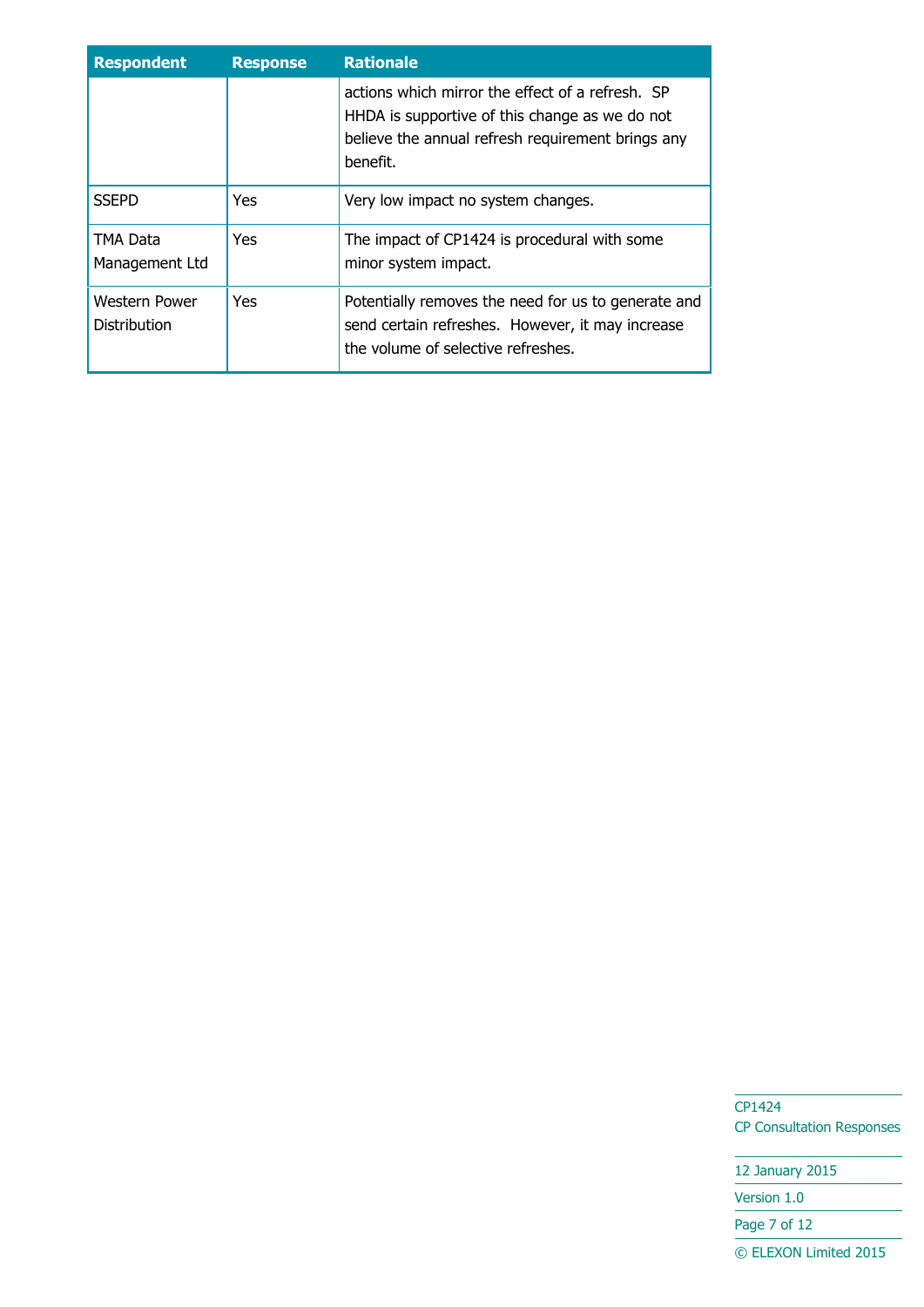#### Question 4: Will your organisation incur any costs in implementing CP1424?

#### **Summary**

| Yes | No | <b>Neutral/No</b><br><b>Comment</b> | <b>Other</b> |
|-----|----|-------------------------------------|--------------|
|     |    |                                     |              |

#### **Responses**

| <b>Respondent</b>                                          | <b>Response</b> | <b>Rationale</b>                                                                                                                                                                                                                                                                                                                                                                    |
|------------------------------------------------------------|-----------------|-------------------------------------------------------------------------------------------------------------------------------------------------------------------------------------------------------------------------------------------------------------------------------------------------------------------------------------------------------------------------------------|
| <b>British Gas</b>                                         | No              |                                                                                                                                                                                                                                                                                                                                                                                     |
| <b>EDF Energy</b>                                          | Yes             | As above, costs are essentially in direct relation to<br>the frequency of the number of refreshes required<br>to be carried out.                                                                                                                                                                                                                                                    |
| <b>Electricity North</b><br>West Ltd                       | No              | We believe we could incorporate this within our<br>business as usual activities.                                                                                                                                                                                                                                                                                                    |
| G4S Utility and<br>Outsourcing<br>Services (UK)<br>Limited | No              |                                                                                                                                                                                                                                                                                                                                                                                     |
| <b>IMServ</b>                                              | No              |                                                                                                                                                                                                                                                                                                                                                                                     |
| RWE npower                                                 | No              |                                                                                                                                                                                                                                                                                                                                                                                     |
| <b>ScottishPower</b>                                       | Yes             | There will be costs incurred in creating new<br>processes to manage the ad-hoc requirement for<br>Full NHHDA Refreshes. There may be additional<br>set-up costs and lead times related to ad-hoc<br>refreshes if these become irregular occurrences.<br>If the number of ad-hoc refreshes is lower than the<br>current mandatory refreshes then the running costs<br>will be lower. |
| <b>SSEPD</b>                                               | No              | Reduces unnecessary costs.                                                                                                                                                                                                                                                                                                                                                          |
| TMA Data<br>Management Ltd                                 | Yes             | The changes to our systems and procedures would<br>be minor, incurring minor costs but we would<br>benefit from cost reduction from CP1424's<br>implementation by lowering the effort to manage,<br>monitor and process the 13 monthly full refreshes<br>from all SMRS agents.                                                                                                      |
| <b>Western Power</b>                                       | Yes/No          | On the face of it is should marginally reduce costs                                                                                                                                                                                                                                                                                                                                 |
| Distribution                                               |                 | although this will depend in whether there is any<br>corresponding increase in numbers of selective                                                                                                                                                                                                                                                                                 |
|                                                            |                 | refreshes.                                                                                                                                                                                                                                                                                                                                                                          |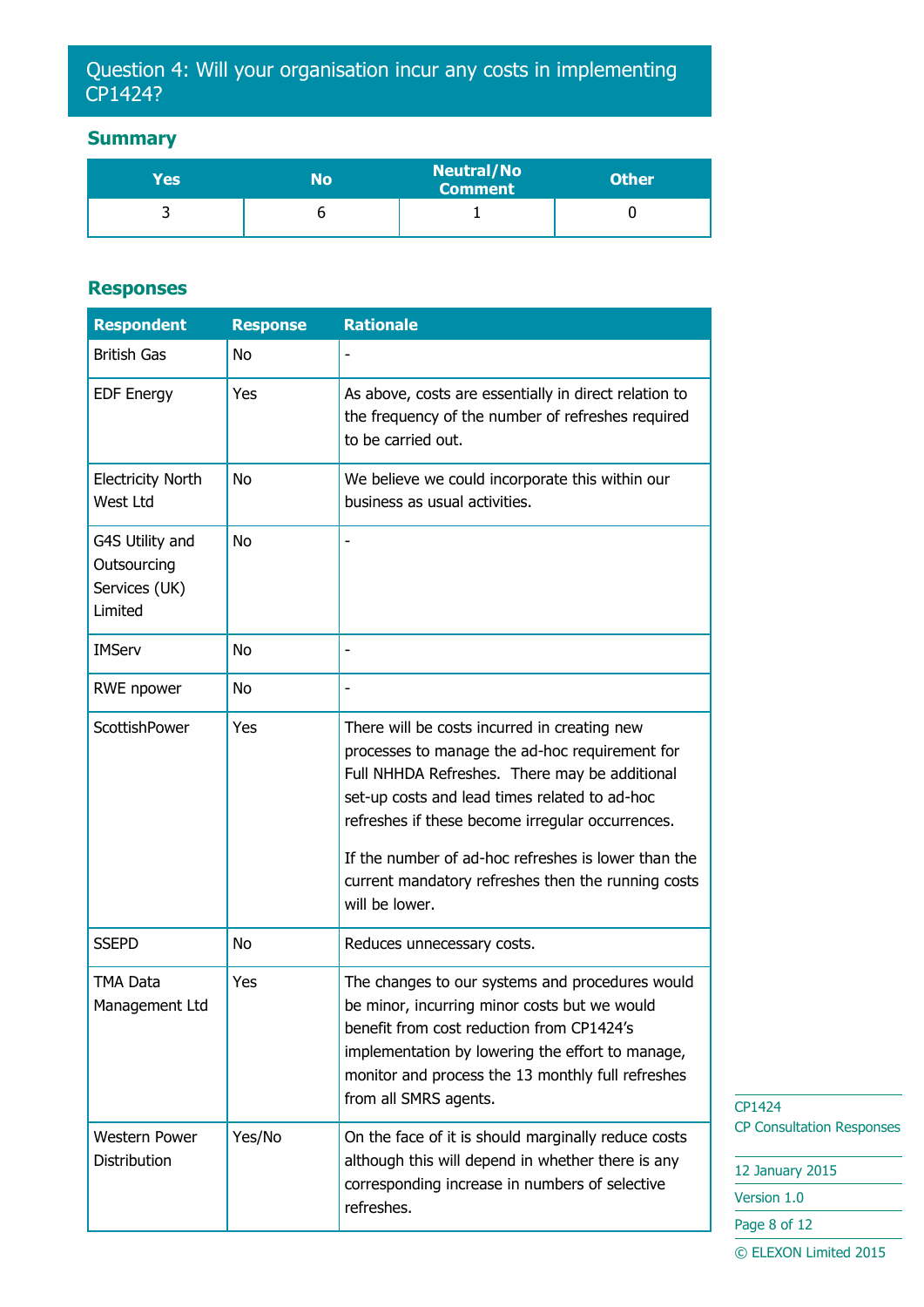#### Question 5: Do you agree with the proposed implementation approach for CP1424?

#### **Summary**

| Yes | No | <b>Neutral/No</b><br><b>Comment</b> | <b>Other</b> |
|-----|----|-------------------------------------|--------------|
|     |    |                                     |              |

#### **Responses**

| <b>Respondent</b>                                          | <b>Response</b> | <b>Rationale</b>                                                                                                                                                                                                                                                                                  |
|------------------------------------------------------------|-----------------|---------------------------------------------------------------------------------------------------------------------------------------------------------------------------------------------------------------------------------------------------------------------------------------------------|
| <b>British Gas</b>                                         | Yes             |                                                                                                                                                                                                                                                                                                   |
| <b>EDF Energy</b>                                          | Yes             |                                                                                                                                                                                                                                                                                                   |
| <b>Electricity North</b><br>West Ltd                       | Yes             | The proposal to implement this CP as part of the<br>next available release (25/06/2015) does seem a<br>reasonable approach.                                                                                                                                                                       |
| G4S Utility and<br>Outsourcing<br>Services (UK)<br>Limited | Yes             |                                                                                                                                                                                                                                                                                                   |
| <b>IMServ</b>                                              | Yes             |                                                                                                                                                                                                                                                                                                   |
| <b>RWE</b> npower                                          | Yes             |                                                                                                                                                                                                                                                                                                   |
| <b>ScottishPower</b>                                       | Yes             | The timescale seems reasonable provided that a<br>transition between the current and the new process<br>is managed (see comments in Question 6).                                                                                                                                                  |
| <b>SSEPD</b>                                               | Yes             |                                                                                                                                                                                                                                                                                                   |
| <b>TMA Data</b><br>Management Ltd                          | Yes             | We would agree with the earliest possible<br>implementation date, June 2015, but would seek<br>clarification on full refreshes that are due prior to<br>June 2015. Could ELEXON clarify, should CP1424<br>be accepted and implemented, that no full SMRS<br>refreshes would be mandated for 2015? |
| <b>Western Power</b><br><b>Distribution</b>                | Yes             |                                                                                                                                                                                                                                                                                                   |

CP1424 CP Consultation Responses

12 January 2015 Version 1.0

Page 9 of 12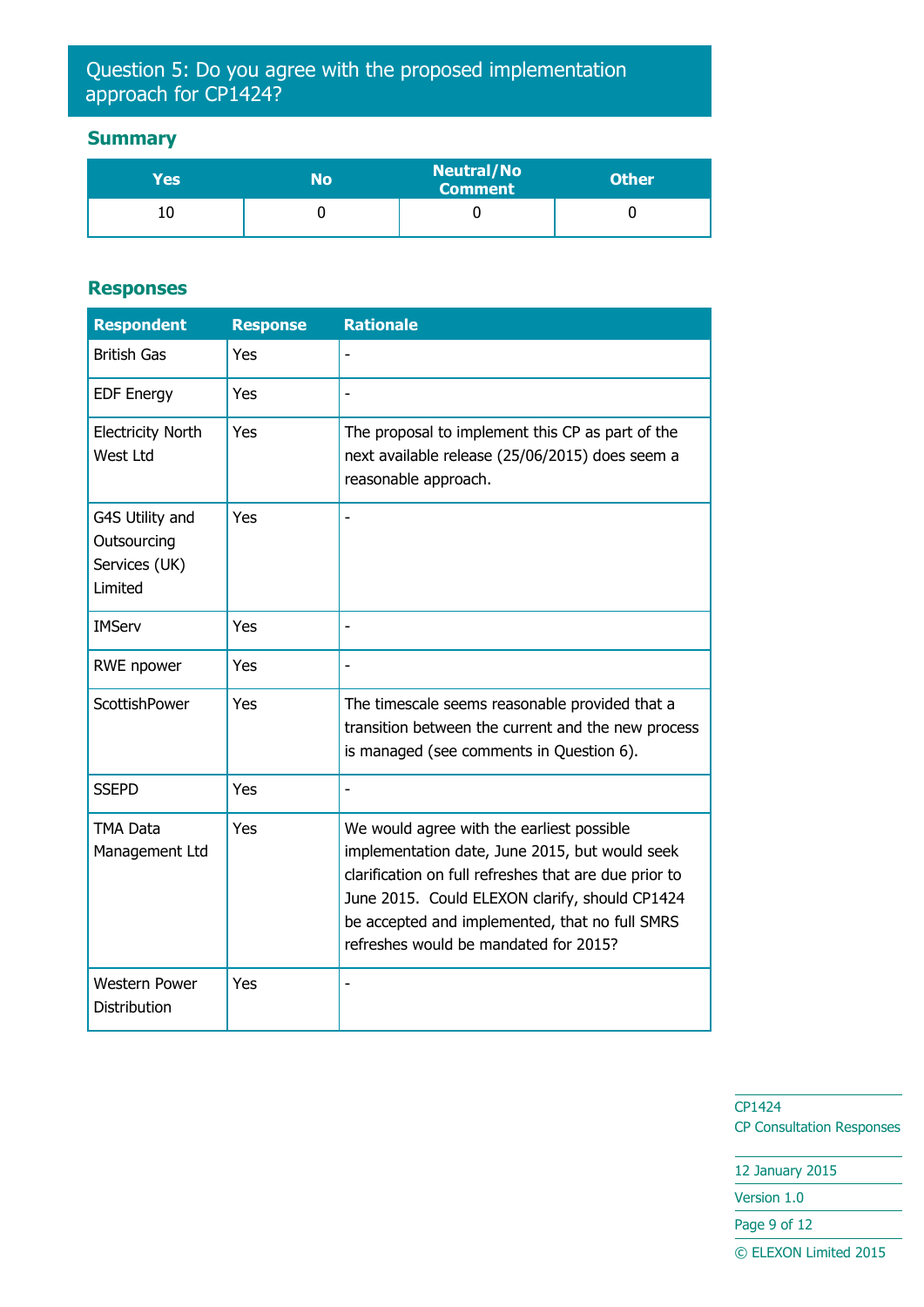#### **Summary**

| <b>Yes</b> | <b>No</b> |
|------------|-----------|
|            |           |

#### **Responses**

| <b>Respondent</b>                                          | <b>Response</b> | <b>Comments</b>                                                                                                                                                                                                                                                                                                                                                                                                                                                                                                                                                                          |
|------------------------------------------------------------|-----------------|------------------------------------------------------------------------------------------------------------------------------------------------------------------------------------------------------------------------------------------------------------------------------------------------------------------------------------------------------------------------------------------------------------------------------------------------------------------------------------------------------------------------------------------------------------------------------------------|
| <b>British Gas</b>                                         | <b>No</b>       |                                                                                                                                                                                                                                                                                                                                                                                                                                                                                                                                                                                          |
| <b>EDF Energy</b>                                          | No              |                                                                                                                                                                                                                                                                                                                                                                                                                                                                                                                                                                                          |
| <b>Electricity North</b><br>West Ltd                       | No              |                                                                                                                                                                                                                                                                                                                                                                                                                                                                                                                                                                                          |
| G4S Utility and<br>Outsourcing<br>Services (UK)<br>Limited | <b>No</b>       |                                                                                                                                                                                                                                                                                                                                                                                                                                                                                                                                                                                          |
| <b>IMServ</b>                                              | Yes             | Should ELEXON consider requesting that the log<br>files generated by applying the refreshes be re-<br>written, so that in future should a refresh be<br>deemed necessary by BSCCo or PAB, all parties will<br>have a better indication of the impact of applying<br>the refresh?                                                                                                                                                                                                                                                                                                         |
| RWE npower                                                 | No              |                                                                                                                                                                                                                                                                                                                                                                                                                                                                                                                                                                                          |
| ScottishPower                                              | Yes             | 1) It is not clear how ELEXON will manage the<br>transition period between the current Mandatory<br>NHHDA Refreshes and the implementation of the<br>new schedule as directed by ELEXON / PAB. There<br>will be NHHDA refreshes scheduled around the time<br>of the CP1424 Implementation Date. If the 13<br>month refresh window extends past 25 June 2015<br>will the refresh no longer be mandated under the<br>previous regulations?                                                                                                                                                 |
|                                                            |                 | 2) The Proposed Solution [CP1424 CP Consultation,<br>page 3] states that "ELEXON does not propose to<br>use a pre-determined level of exceptions or quantity<br>of MPANs" to instigate a Full Refresh. Similarly<br>Refreshes "will be mandated only where the level of<br>error  is considered to be excessive". What are<br>the guidelines or trigger points envisaged by<br>ELEXON so that the SMRA and/or NHHDA can<br>prepare for a full refresh? If there is no longer a<br>regular schedule for Refreshes then arguably there<br>will be a greater lead time required to run what |

P1424 P Consultation Responses

2 January 2015 ersion 1.0 age 10 of 12 © ELEXON Limited 2015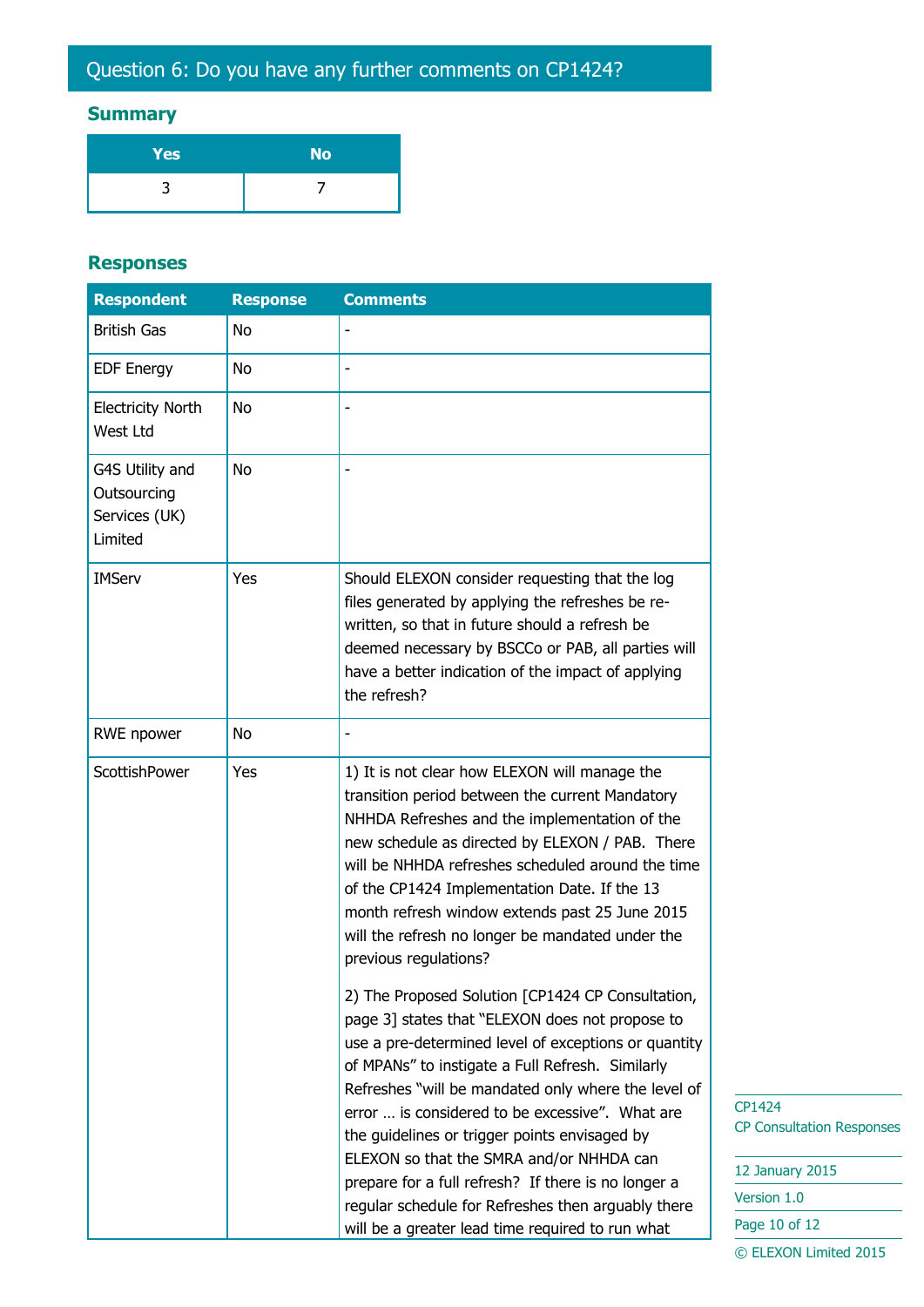| <b>Respondent</b>                           | <b>Response</b> | <b>Comments</b>                                                                                                                                                                                                          |
|---------------------------------------------|-----------------|--------------------------------------------------------------------------------------------------------------------------------------------------------------------------------------------------------------------------|
|                                             |                 | would become a non-standard process.                                                                                                                                                                                     |
| <b>SSEPD</b>                                | No.             |                                                                                                                                                                                                                          |
| TMA Data<br>Management Ltd                  | Yes             | As mentioned in our response to question 5, we<br>would like to receive clarification on full SMRS<br>refreshes that would need to be performed before<br>June 2015 to comply with the current 13 monthly<br>obligation. |
| <b>Western Power</b><br><b>Distribution</b> | No.             |                                                                                                                                                                                                                          |

CP1424 CP Consultation Responses

12 January 2015 Version 1.0 Page 11 of 12